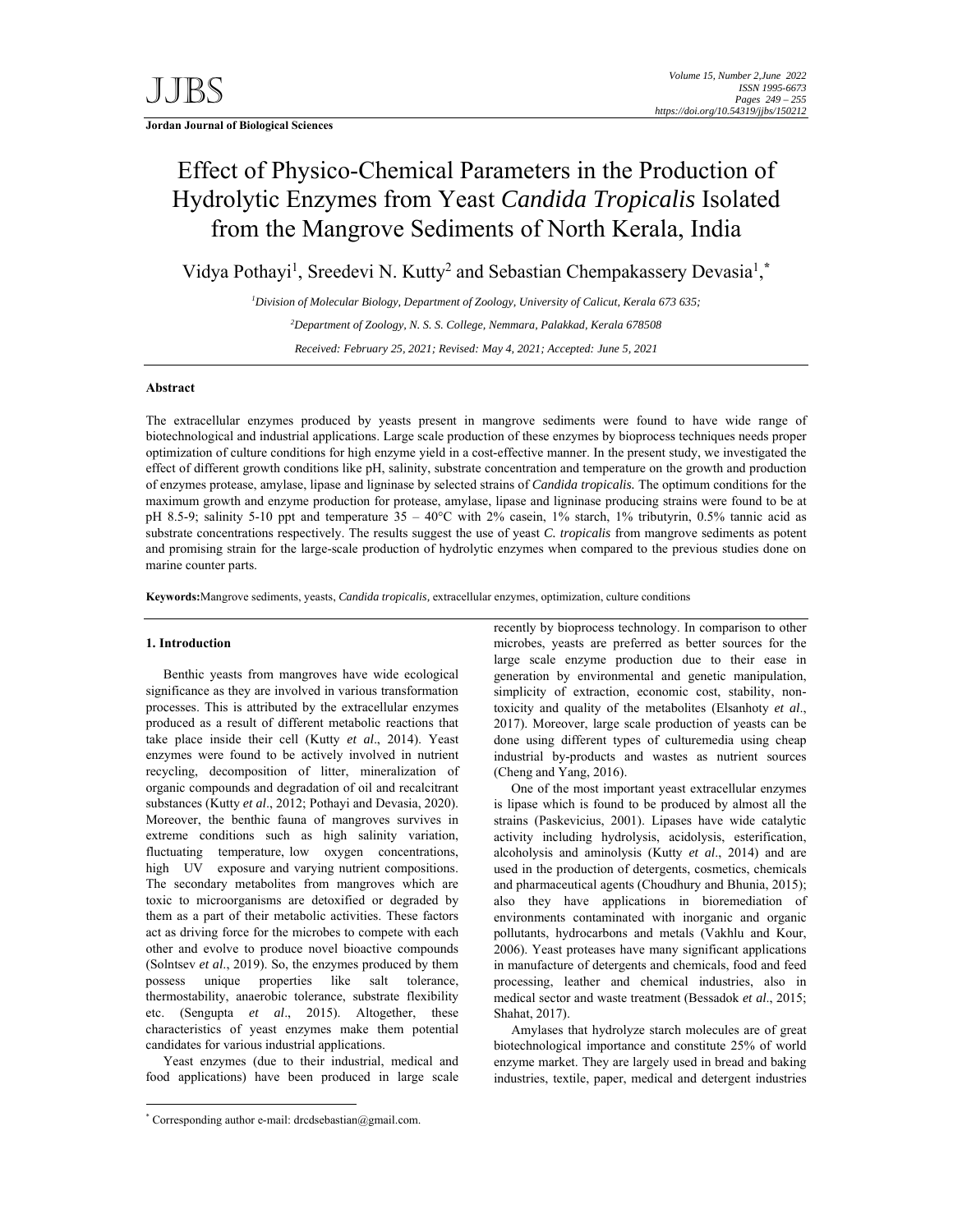apart from their use in clinical biochemistry (Yalsein and Çorbaci, 2013). Their ability to convert starchy biomass into single cell proteins and ethanol has received much attention during recent years (Kachiprath *et al*., 2018). Ligninases from yeast, though least studied, are found to have applications in feed, fuel, food, agricultural, paper, textile and cosmetics industries (Bonugli-Santos *et al*., 2012).

The production of extracellular enzymes by yeasts is greatly influenced by several physico-chemical factors like temperature, pH, substrate concentration and composition, salinity, oxygen availability etc. Proper optimization of the factors affecting the growth of yeast in culture medium is of great importance for maximum enzyme production (Rahman *et al*., 2013). It would help in the large-scale production of yeast enzymes by fermentation technology in a very cost effective manner.

The main objective of the present study was to screen benthic yeast isolates from mangroves for production of lipase, protease, amylase and ligninase enzymes. Study was also focused on evaluating the effect of various physico-chemical parameters on selected strains for maximum biomass yield and enzyme production.

# **2. Materials and Methods**

Sediment samples were collected from the mangroves of the 5 districts from 8 sites along North Kerala coast during the period 2018-2019. The sites were Chandragiri (KGD), 12°05'32'' N 75°13'39'' E (Kasaragod Dt), Edat (EDT), 12°05'3'' N 75°13'39'' E; Pazhayangadi (PYD), 12°02' 72'' N 75°29'31'' E; Valapattanam(VPT), 11°93'45'' N 75°35'35'' E (Kannur Dt), Elathur (ELR), 11°19'43'' N 75°45'2'' E; Kadalundi(KDI), 11°07'43'' N 75°49'48'' E (Kozhikode Dt), Ponnani (PON), 10°47'10'' N 75°55'30'' E (Malappuram Dt) and Chettuva (CTV), 11°1'41'' N 75°52'62'' E (Thrissur Dt).

#### *2.1. Isolation of yeasts*

Approximately, 10-20g of sub surface sediment was collected using sterile plastic corer and was transferred aseptically into sterile polythene bags. The collected samples were transported in ice boxes and processed within 2 hours of collection. For the isolation of yeasts, spread-plate method was employed using Wickerham's agar supplemented with 200 mg/L chloramphenicol (Wickerham, 1951) in duplicates. The plates were incubated at  $18 \pm 2^{\circ}$  C for 7 days, and the colonies developed were purified by quadrant streaking and transferred to malt extract agar slants for further studies.

## *2.2. Screening for enzyme activity and Identification of potent isolates*

All the isolates obtained were tested for the production of extracellular hydrolytic enzymes viz., protease, amylase, lipase, urease, ligninase, cellulase, DNase, pectinase and chitinase. Since the enzymes protease, amylase, lipase and ligninase were found to be produced by majority of the isolates, they were selected for further studies. Nutrient agar medium supplemented with casein (2%), starch (1%) and tributyrin (1%) were used for the detection of hydrolytic activities of protease, amylase and lipase, respectively. Crawford's agar supplemented with 0.5% tannic acid was used for the detection of ligninase activity. The plates were spot-inoculated and incubated at  $28 \pm 2^{\circ}$  C for 7 days. Formation of clearance / halo zone around the colonies was considered as positive result for lipase. Plates were flooded with 1M HCl and Gram's iodine solution after incubation for protease and amylase, respectively and the appearance of clearance zone was noted as positive result. Formation of brown colour around the colonies was considered as positive result for ligninase. The isolates which showed maximum enzyme activity on plates at 24 – 48 hours with significant increase in their activity by 72 hours were selected for growth optimization studies.

The selected potent isolates were then characterized using morphological, biochemical and molecular methods. For morphological characterization, colony characteristics on malt extract agar and microscopic appearance of methyl blue stained smear, under 40x and oil immersion (100x were observed. For biochemical characterization, urea hydrolysis, sugar fermentation (MOF – Microbial Oxidation Fermentation test), fatty acid hydrolysis, nitrate assimilation, starch like substance production, citric acid production, Diazonium Blue B reaction (DBB) and growth at 37° C were performed (Barnett *et al*., 2000). Finally, species identification of the isolates was performed by sequencing of ITS region as per Harju *et al*. (2004) with ITS primers (Forward ITS 1: 5' -TCC GTA GGT GAA CCT GCG G- 3' and Reverse ITS 4 - 5' -TCC TCC GCT TAT TGA TAT GC- 3') (White *et al*., 1990). The amplified fragments of approximately 580 bp containing the ITS 1, 5.8 S and ITS 2 regions were used for the sequence similarity search using NCBI BLAST.

## *2.3. Effect of physico-chemical parameters for extracellular enzyme production*

Different yeast isolates showing highest activity on plates for each of the four enzymes were selected for optimizing growth conditions. PON5-7, CTV3-1, KDI4-17 and KDI5-8 were the strain numbers given for the isolates studied for optimization of growth for the maximum production of protease, amylase, lipase and ligninase, respectively.

Various growth parameters like pH, salinity, substrate concentration and temperature were optimized for the production of enzymes under study (Kutty *et al*., 2012). Selected yeast strains were inoculated into malt extract broth, grown at  $28 \pm 2^{\circ}$  C for 48 hours and the optical density of the culture suspension was taken at 540 nm with the help of a UV-VIS spectrophotometer. Later, the OD was adjusted to 1 by dilution with sterile water and 10µl of this cell suspension was used as inoculum. The experiment was performed in triplicates and incubated at  $28 \pm 2^{\circ}$  C for 5 days except for temperature optimization. The optical density/absorbance was measured using UV-VIS spectrophotometer at 540 nm and was used for further calculations. The mean absorbance value of the triplicate samples and their standard deviation were calculated.

Malt extract broth supplemented with casein, starch and tributyrin were used for the production of protease, amylase and lipase, respectively. Crawford's broth supplemented with tannic acid was used for testing ligninase production.

**pH:** Malt extract broth with respective substrates for protease, amylase, lipase and ligninase were prepared at pH 5, 6, 7, 8 and 9 in triplicates, inoculated with selected strains and incubated as mentioned.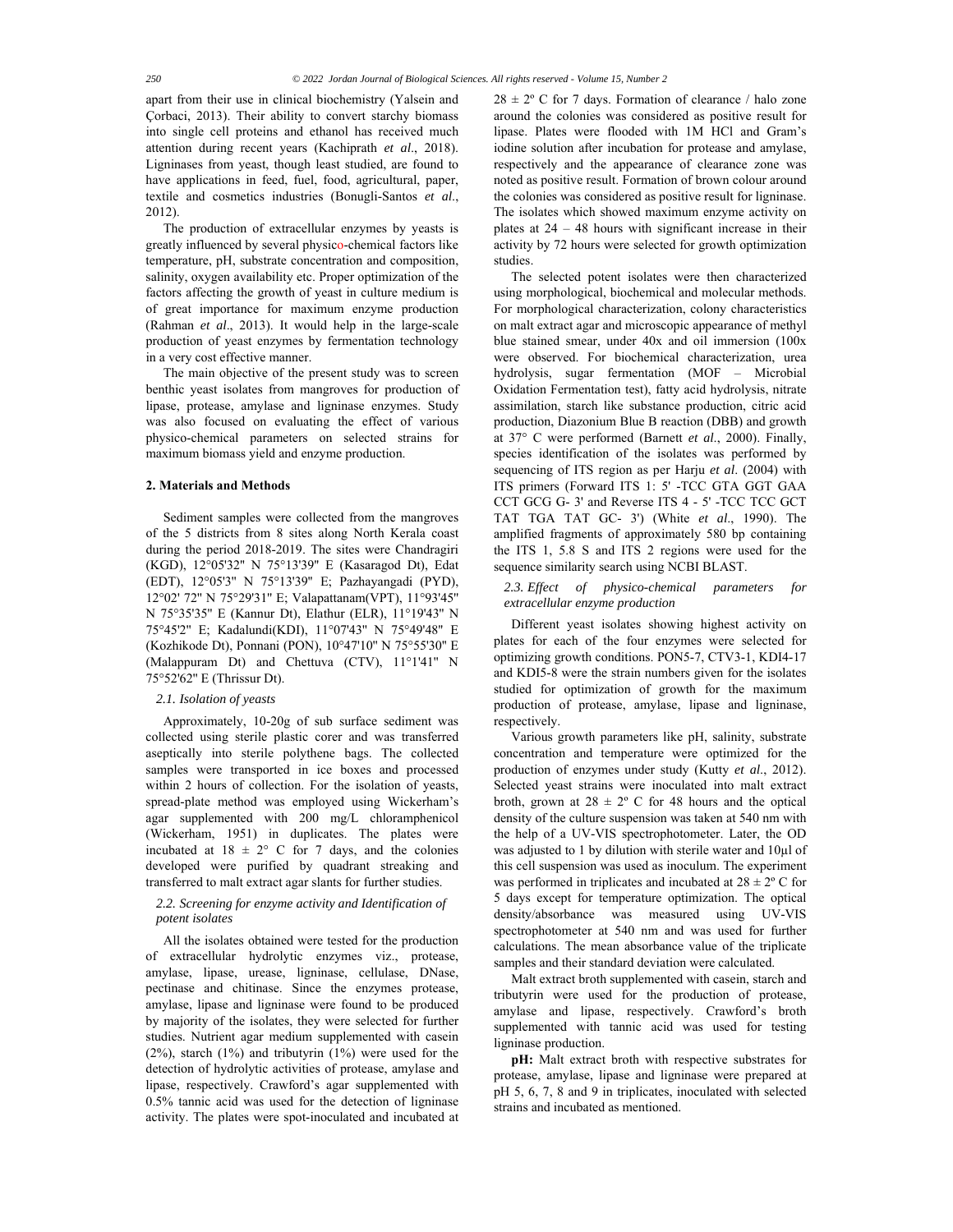**Salinity:** Malt extract broth with respective substrates for protease, amylase, lipase and ligninase of different salinities 5ppt, 10 ppt, 15 ppt, and 20 ppt at optimized pH were prepared in triplicates, inoculated with selected strain and incubated as mentioned.

**Substrate concentration**: Malt extract broth with respective substrates for protease, amylase, lipase and ligninase at optimized pH and salinity and varying substrate concentrations viz 0.5%, 1%, 1.5%, 2%, 2.5% for protease, 0.25%, 0.5%, 1%, 1.5%, 2% for amylase and lipase, 0.1%. 0.25%, 0.5%, 0.75%, 1% for ligninase was prepared in triplicates, inoculated with selected strain and incubated as mentioned.

**Temperature:** Malt extract broth with respective substrates for protease, amylase, lipase and ligninase at optimized pH, salinity and substrate concentrations were prepared in triplicates, inoculated and incubated at temperatures 20º C, 25º C, 30º C, 35º C and 40º C.

#### **3. Results**

#### *3.1. Screening for enzyme activity and Identification of potent isolates*

A total of 486 yeast isolates from the mangrove sediments were screened for the presence of different extracellular enzymes, out of which 429 isolates showed hydrolytic activities for one or more enzymes under study. Plates with medium containing respective substrates showing hydrolytic activities for the enzymes under study were shown as Figure 1. Clearance zone was formed by precipitation after the addition of 1M HCl for protease while clearance zone was formed after flooding with Gram's iodine for amylase. Lipase and ligninase activity were determined by the formation of clearance and halo/brown zones respectively. The isolates which showed maximum activity at 72 hours of incubation as measured by the increase in zone of clearance every 24 hours were selected and identified. PON5-7, CTV3-1, KDI4-17 and KDI5-8 were the potent isolates selected for protease, amylase, lipase and ligninase activity, respectively. The colony characteristics of the isolates on malt extract agar showed mucoid and glossy appearance with irregular margins. Microscopic examination showed oval shaped, hyphated / pseudohyphated cells which asexually reproduced by budding (Fig. 2). The biochemical characteristics of the 4 strains were studied (Table 1). The amplification and sequencing of the ITS region of the yeast DNA confirmed that all the selected strains belong to *Candida tropicalis* when compared with the NCBI GenBank database, with 100% sequence homology. The GenBank accession numbers obtained were MW 617308, MW 617310, MT 149215 and MW 617305 for isolates PON5-7, CTV3-1, KDI4-17 and KDI5-8, respectively.



**Figure 1**: Plates showing hydrolytic activities of enzymes. Arrows indicate the clearance / halo zones formed due to the hydrolysis of substrates. **a)** Protease – clearance zone formed by precipitation after the addition of 1M HCl. **b)** Amylase – clearance zone after Gram's iodine treatment **c)** Lipase – clearance/ halo zone. **d)** Ligninase – formation of halo zone

**Figure 2**: Microscopic appearance of methylene blue stained *C. tropicalis* under 100x (oil immersion) magnification.

| Table 1: Biochemical characterization of different C. tropicalis |  |  |  |
|------------------------------------------------------------------|--|--|--|
| isolates in the present study                                    |  |  |  |

| SI.<br>No. | <b>Tests</b>                        | Results |                              |       |        |  |
|------------|-------------------------------------|---------|------------------------------|-------|--------|--|
|            |                                     | 7       | PON5- CTV3- KDI4- KDI5-<br>1 | 17    | 8      |  |
|            | Urea hydrolysis                     |         |                              |       |        |  |
|            | Glucose fermentation<br>(MOF test)  | $^{+}$  | $^{+}$                       | $\pm$ | $^{+}$ |  |
|            | Fatty acid hydrolysis               | ┿       | $^{+}$                       | ┿     | $^{+}$ |  |
|            | Nitrate assimilation                |         |                              |       |        |  |
|            | Starch like substance<br>production |         | $^{+}$                       |       | $^{+}$ |  |
|            | Citric acid production              |         |                              |       | $^{+}$ |  |
|            | Diazonium Blue B<br>reaction (DBB)  |         |                              |       |        |  |
|            | Growth at $37^\circ$ C              | ┿       | $^{+}$                       | ┿     | $^{+}$ |  |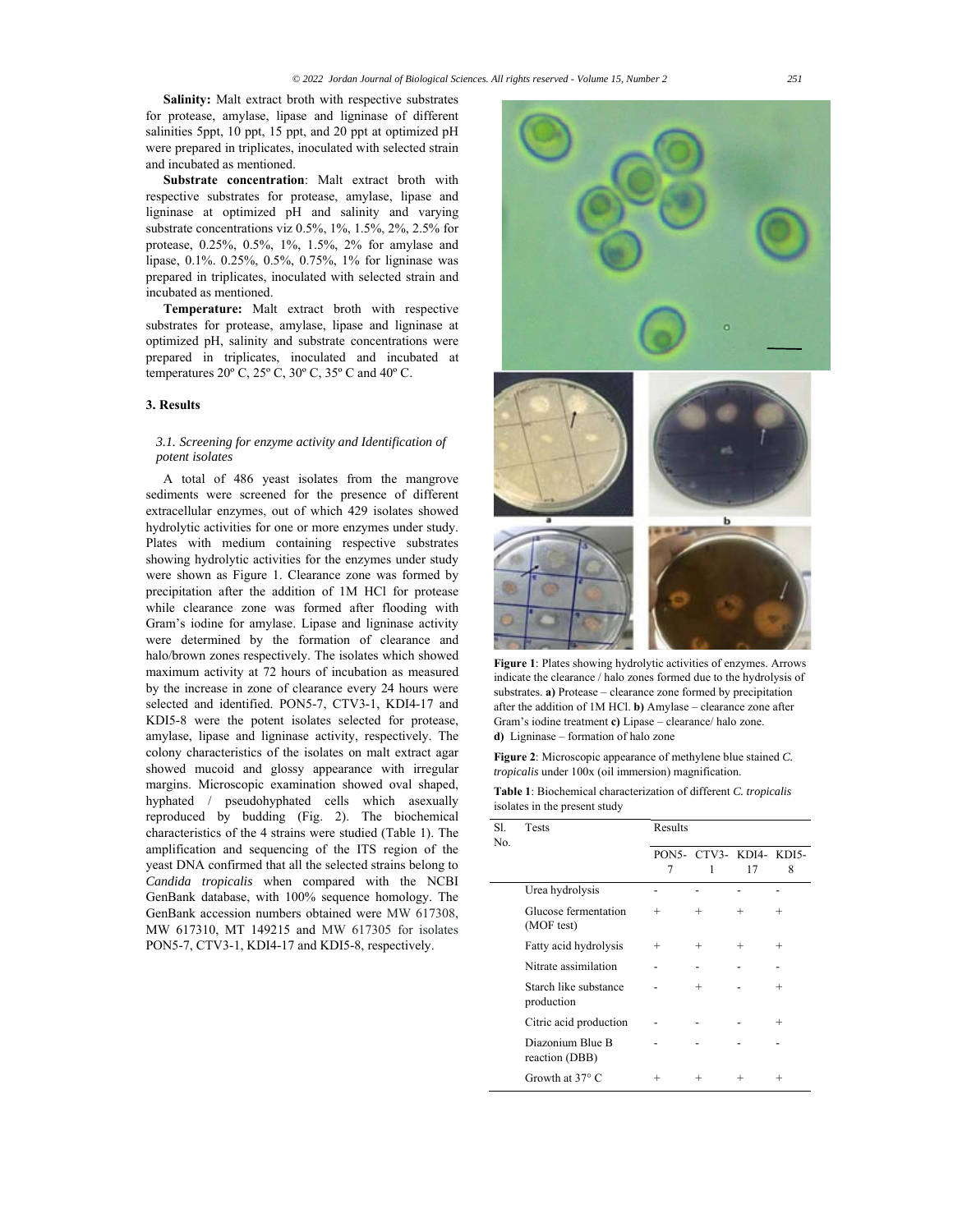## *3.2. Study of growth parameters for extracellular enzyme production*

Study of various parameters for efficient growth and maximum biomass yield which result in maximum extracellular enzyme production was determined for the enzymes protease, amylase, lipase and ligninase. The growth/biomass in the culture media was measured on the basis of turbidity obtained by measuring the absorbance at 540nm wavelength. Growth parameters of isolates PON5- 7, CTV3-1, KDI4-17 and KDI5-8 (all identified as *C. tropicalis*) were studied for the maximal production of its protease, amylase, lipase and ligninase enzymes, respectively.

# *3.2.1. Effect of pH: The effect of the pH on the growth of yeast strains under study is graphically summarized as Fig. 3.*

**Protease:** Maximum growth / absorbance at 540 nm was observed at pH 8, when the pH of the media was preadjusted from 5-9. At acidic pH, the growth was very low but increased as the media became basic. The optimum pH 8 was maintained for the culture media for further procedures.

**Amylase:** Maximum growth / absorbance at 540 nm was observed at acidic media of pH 5 and the growth decreased as the media became basic. The optimum pH 5 was maintained for the culture media for further procedures.

**Lipase:** The isolate showed increased growth / maximum absorbance at 540 nm as the pH of the media became basic and maximum growth was observed in media with pH 9. The optimum pH 9 was maintained for the culture media for further procedures.

**Ligninase:** Maximum growth/ absorbance at 540 nm was observed in basic media with pH 9 and no much significant growth was seen in acidic media. The optimum pH 9 was maintained for the culture media for further procedures.



**Figure 3**: Effect of different pH in media on the growth and enzyme production potential of selected strains of *C. tropicalis* in the present study

# *3.2.2. Effect of salinity: The effect of the salinity of media on the growth of yeast strains under study is graphically summarized as Figure 4.*

**Protease:** Maximum growth / absorbance at 540 nm was observed when the salinity of the media was adjusted to 5 ppt and decreased as the salinity increased. The optimum salinity of 5 ppt was maintained in the culture for further procedures.

**Amylase:** The culture showed maximum growth/ absorbance at 540 nm in media with salinity of 5 ppt and gradually decreased as the salinity increased. The optimum salinity of 5 ppt was maintained in the culture for further procedures.

**Lipase:** Maximum growth/ absorbance at 540 nm was observed in media with salinity of 10 ppt and reduced at other concentrations. The optimum salinity of 10 ppt was maintained in the culture for further procedures.

**Ligninase:** The media with salinity of 5 ppt showed maximum growth/ absorbance at 540 nm and it decreased in higher salinities. The optimum salinity of 5 ppt was maintained in the culture for further procedures.



**Figure 4**: Effect of different salt concentrations in media on the growth and enzyme production potential of selected strains of *C. tropicalis* in the present study

*3.2.3. Effect of substrate concentration: The effect of the salinity of media on the growth of yeast strains under study is graphically summarized as Figure 5.* 

**Protease:** The media with substrate concentration of 2% casein showed maximum growth/ absorbance at 540 nm while it decreased in lower and higher substrate concentrations. The optimum substrate concentration of 2% casein was maintained in the culture for further procedures.

**Amylase:** Maximum growth / absorbance at 540 nm was observed in media with substrate concentration 1% starch and the growth decreased at lower and higher concentrations. The optimum substrate concentration of 1% starch was maintained in the culture for further procedures.

**Lipase**: The media with substrate concentration of 1% tributyrin showed maximum growth/ absorbance at 540 nm while it decreased in lower and higher substrate concentrations. The optimum substrate concentration of 1% tributyrin was maintained in the culture for further procedures.

**Ligninase:** Maximum growth/ absorbance at 540 nm was observed in media with substrate concentration 0.5% tannic acid and the growth decreased at lower and higher concentrations. The optimum substrate concentration of 0.5% tannic acid was maintained in the culture for further procedures.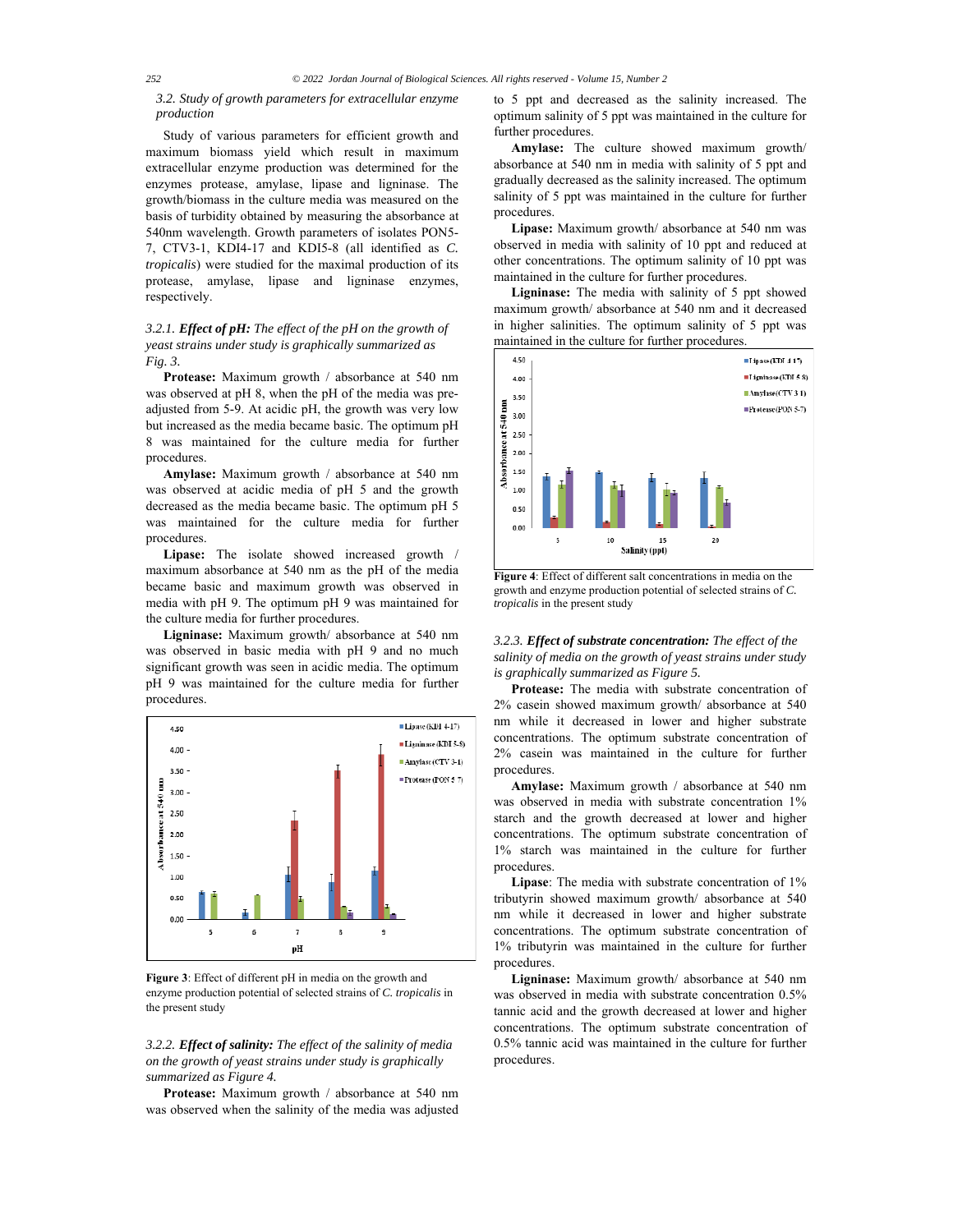

**Figure 5**. Effect of various substrate concentrations in media on the growth and enzyme production potential of selected strains of *C. tropicalis* in the present study

# *3.2.4. Effect of temperature: The effect of various incubation temperatures on the growth of yeast isolates cultured under optimized media conditions under study is graphically summarized as Figure 6.*

**Protease:** Maximum growth / absorbance at 540 nm was obtained when the culture was incubated at 40°C and below that temperature there was reduction in growth of the culture

**Amylase:** Maximum growth / absorbance at 540 nm was obtained when the culture was incubated at 35°C but above and below that temperature the growth showed a decreasing pattern.

**Lipase:** Maximum growth / absorbance at 540 nm was obtained when the culture was incubated at 35°C but above and below that temperature the growth showed a decreasing pattern.

**Ligninase:** Maximum growth / absorbance at 540 nm was obtained when the culture was incubated at 40°C and below that temperature there was reduction in growth of the culture.



**Figure 6**. Effect of various incubation temperatures on the growth and enzyme production potential of selected strains of *C. tropicalis* in the present study

## **4. Discussion**

In the present study, the effects of various growth parameters including pH and salinity of the media, substrate concentration and incubation temperature were determined to obtain maximum growth and enzyme production from selected yeast strains. Though many of the yeast isolates showed significant extra cellular enzyme activities, those potent strains which showed maximum activity for particular enzymes as determined by the measurement of clearance zones on enzyme plates with respective substrates were screened and studied. All the four isolates selected for the study of enzymes protease, amylase, lipase and ligninase were identified as *C. tropicalis*. *C. tropicalis* is considered as a biological and biotechnological important yeast strain due to its applications in agricultural, fermentation and chemical industries (Kuiran *et al*., 2010). Still, there are less studies conducted on the hydrolytic enzyme potential of *Candida*  species, especially *C. tropicalis* isolated from marine and mangrove samples.

The phenotypic characteristics expressed by microorganisms are greatly influenced by the environment they exist in, and it acts as their adaptation strategy. Yeasts, like *C. tropicalis* that can produce extracellular enzymes, have specific genes to express particular enzymes (Yan *et al*., 2005). The ability of these genes to express enzymes in turn are impacted by their environment as well as the nutrients present there (Amadi *et al*., 2020). Hence, understanding and proper optimization of the factors affecting the growth of yeast to achieve maximum biomass and enzyme production in culture is necessary.

*C. tropicalis* has a wide distribution and has been isolated from different marine habitats including mangrove ecosystem (Kuiran *et al*., 2010). A study conducted in marine oil degrading yeast strain *C. tropicalis* SD 302 shows maximum growth at pH 7, 15 ppt salinity and 30°C temperature (Kutty *et al*., 2012). The optimum culture conditions for maximum biomass yield and increased production of protease from *C. tropicalis* in our study was found to be pH 8, 5 ppt salinity, 2% casein as substrate concentration at 40°C temperature. This reveals the potency of the isolated strain in present study compared to the marine counterpart, due to its maximum production at high pH, high temperature and medium salinity. Studies on genus other than *Candida* have also shown that the optimum culture conditions for the high productivity of yeast protease obtained *Metschnikovia pulcherrima* and *Wickerhamomyces anomalus* was at basic pH at temperature ranging from 40-45° C, with salinity between 5-10ppt (Schlander *et al*., 2017). Research on yeast amylases showed that higher enzyme production was seen normally at acidic pH ranging from 5-6 at 1% substrate concentration with 5-10 ppt salt concentrations at temperature ranging from 30-35° C (Nahas and Waldemarin, 2002; Souza and Magalhaes, 2010). In our study, the optimum culture conditions for large scale production of yeast amylase from C*.tropicalis* were found to be at an acidic pH of 5, with 5% salt concentration and 1% starch as substrate at incubation temperature of 35° C. Lipases hydrolyze acylglycerides and are highly valuable enzymes in detergent industry and also in biodegradation of oil residues (Hasan *et al*., 2006). Recently yeast lipases have been widely used in developing novel techniques like biosensing, organic synthesis of drugs and synthesis of optically active compounds in pesticide industries (Vakhlu and Kour, 2006). Previous studies on yeast lipases mainly, those from *C. tropicalis*, showed that the optimal pH, temperature and salinity for their production were between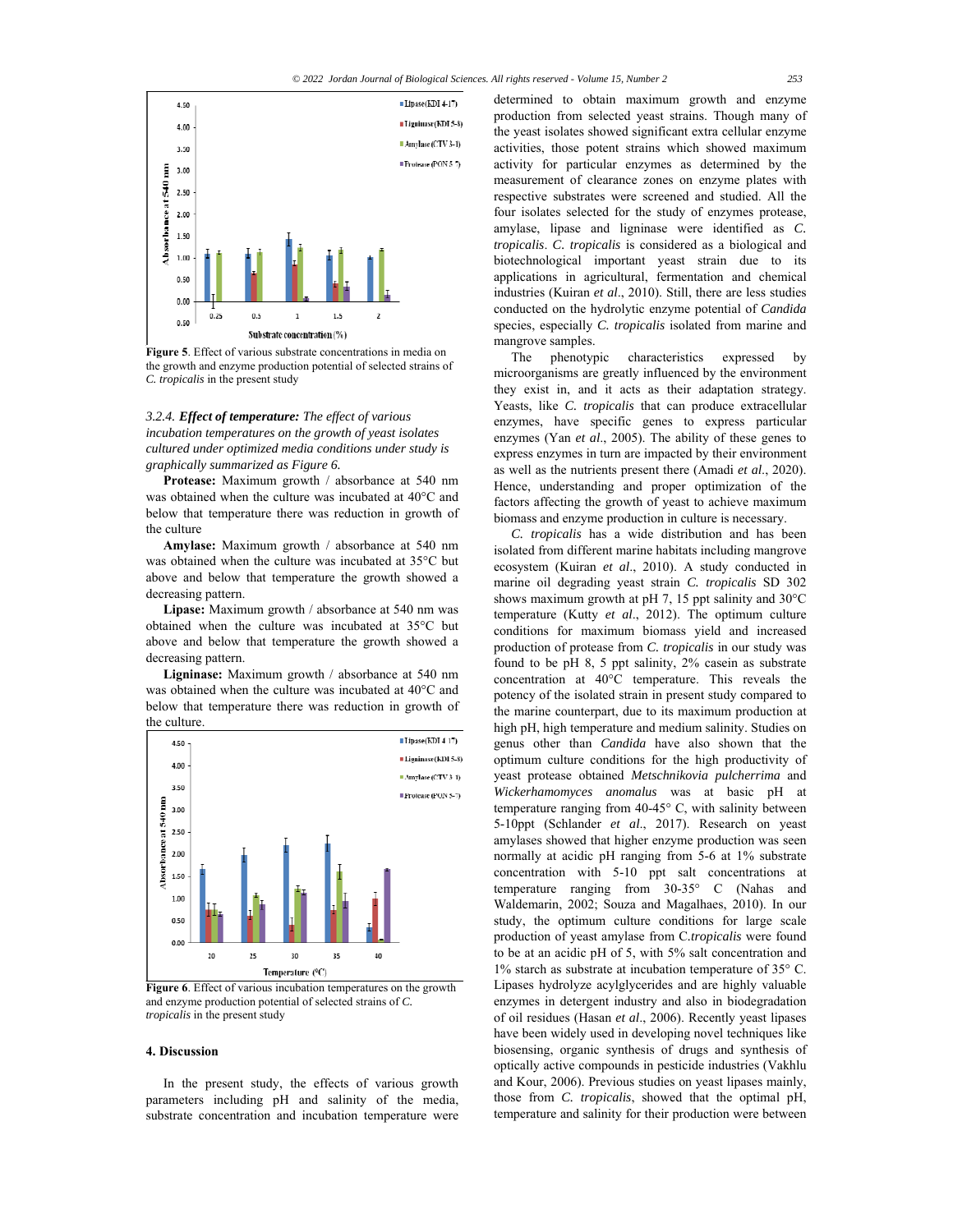6.0-8.5, 35-40 $^{\circ}$  C, 5-10 ppt, respectively at 1% substrate concentration (Abu *et al*., 2017; Alamia *et al*., 2017). The culture conditions for the production of lipases from *C. tropicalis* in our study were optimized as pH 9, 10 ppt salinity, 1% tributyrin as substrate at an incubation temperature of 35°C. Though yeast ligninase have not been studied much, interest has been recently increased due to its applications in wood, paper and cosmetic industries (Malgas *et al*., 2017). Optimization of the culture conditions required for the high yield and enzyme production of ligninase producing yeasts would be of great help in the development of its fermentation process. In our study, the optimum culture conditions for the large scale production of ligninase from *C. tropicalis* was found to be at pH 9, 5 ppt salinity, with 2% tannic acid as substrate at an incubation temperature of 40°C.

During the large-scale fermentation of enzymes, especially in detergent and chemical industries, the alkalinity and temperature of the culture media tend to increase as the procedure progresses. So, it is advisable to use strains which can survive, grow and produce enzymes at higher temperatures, increased pH and saline conditions (Gurung *et al*., 2013; Arnau *et al*., 2019). Since mangrove sediments experience extreme environmental alterations, the microbes including yeasts isolated from it will be adapted to such variations and they use this property to survive in different cultural conditions. Also, the biomolecules like extracellular enzymes produced by them would be able to withstand such extreme parameters (Thatoi *et al*., 2013; Capdeville *et al*., 2019). This helps in performing hassle free scaling up process for the mass production of these biomolecules from yeasts. The optimum culture conditions needed by yeast *C. tropicalis* for the maximum biomass and enzyme production in the present study were in accordance with the requirements for the large scale production of enzymes. Hence, *C. tropicalis* can be exploited as a suitable candidate for the industrial and biotechnological production of hydrolytic enzymes.

# **5. Conclusion**

The quest for novel and improved microbial strains that can produce industrially important enzymes is a continuous process. Since, yeasts are one of the most active extracellular enzyme producers and can be fermented using cheap substrates; they have gained massive attention during recent years. We have studied the effect of various culture parameters including pH, substrate concentration, salinity and incubation temperature on the growth of selected strains of *C. tropicalis* for the production of hydrolytic enzymes protease, amylase, lipase and ligninase. The results showed that the optimum growth conditions required for this strain would be favorable in the large- scale fermentation process for producing extracellular enzymes. Hence, the present study suggests that the yeast *C. tropicalis* isolated from mangrove sediments effectively produce extracellular hydrolytic enzymes and can be utilized for various biotechnological and industrial applications.

#### **Acknowledgements**

Financial support from Back to Lab Projects, Women Scientist Division (BLP-WSD), Kerala State Council for Science, Technology and Environment (KSCSTE) is gratefully acknowledged. The authors thank Central Sophisticated Instrumentation Facility (CSIF), University of Calicut for the technical support.

#### **References**

Abu ML, Nooh HM, Oslan SN and Salleh AB. 2017. Optimization of physical conditions for the production of thermostable T1 lipase in *Pichia guilliermondii* strain SO using response surface methodology. *BMC Biotechnol*, **17**: 78 – 83.

Alamia NH, Nasihah L, Umar RLA, Kuswytasari N, Zulaika E and Shovitri, M. 2017. Lipase production in lipolytic yeast from Wonorejo mangrove area. Proceeding of International Biology Conference. AIP Conference Proceedings, 1854.

Amadi OC, Egong EJ, Nwagu TN, Okpala G, Onwosi CO, Chukwu GC, Okolo BN, Agu RC and Moneke AN. 2020. Process optimization for simultaneous production of cellulase, xylanaseand ligninase by *Saccharomyces cerevisiae* SCPW 17 under solid state fermentation using Box-Behnken experimental design. *Heliyon*, **7**: 1-12.

Arnau J, Yaver Dand Hjort CJ.2019.Strategies and challenges for the development of industrial enzymes using fungal cell factories. *Grand Chall Fungal Biotechnol,* **1**: 1**7**9–210

Barnett JA, Payne RW and Yarrow D. 1990. Yeasts: characteristics and identification, second ed. Cambridge University Press, Cambridge.

Bessadok B, Masri M, Breuck T and Sadok S. 2015. Isolation and screening for protease activity by marine micro-organisms. *Bull Inst Nat Sci Tech*, **42**: 21- 24.

Bonugli-Santos RC, Durrant LR and Sette LD. 2012. The production of ligninolytic enzymes by marine-derived basidiomycetes and their biotechnological potential in the biodegradation of recalcitrant pollutants and the treatment of textile effluents. *Water Air Soil Pollut*, **223**: 2333–2345.

Capdeville C, Pommier T, Gervaix J, Fromard F, Rols J and Leflaive J. 2019. Mangrove facies drives resistance and resilience of sediment microbes exposed to anthropogenic disturbance. *Front Microbiol*. **9**: 1-17.

Cheng YT and Yang CF. 2016. Using strain *Rhodotorulamucilaginosa* to produce carotenoids using food wastes. *J Taiwan Inst ChemEng*, **61**: 270–275.

Choudhury P and Bhunia B. 2015. Industrial application of lipase: a review. *Biopharm J*, **11**: 2454-1397.

Elsanhoty RM, Al-Turki AI and El-Razik MMA. 2017. Production of carotenoids from *Rhodotorula mucilaginosa* and their applications as colorant agent in sweet candy. *J Food Agri Env*, **15**: 21-26.

Gurung N, Ray S, Bose S and Rai V. 2013. A broader view: microbial enzymes and their relevance in industries, medicine, and beyond. *Bio Med Res Int*, **5**: 1-18.

Harju S, Fedosyuk H and Peterson KR. 2004. Rapid isolation of yeast genomic DNA. Bust n'Grab. *BMC Biotech*, **4**: 8 – 12.

Kachiprath B, Solomon S, Jayanath G and Philip R. 2018. Mangrove microflora as potential source of hydrolytic enzymes for commercial applications. *Indian J Geo Mar Sci*, **48**: 678-684.

Kuiran Y, Ying Z and Zhenming C. 2010. Distribution and diversity of *C. tropicalis* strains in different marine environments. *J Ocean Univ China*, **9**: 139-144.

Kutty SN, Damodaran R and Philip R. 2012. Degradation of petroleum hydrocarbons by marine yeasts *C. tropicalis* SD 302 and *Pichia guilliermondii* SD 337. *Blue Biotech*, **1**: 423- 431.